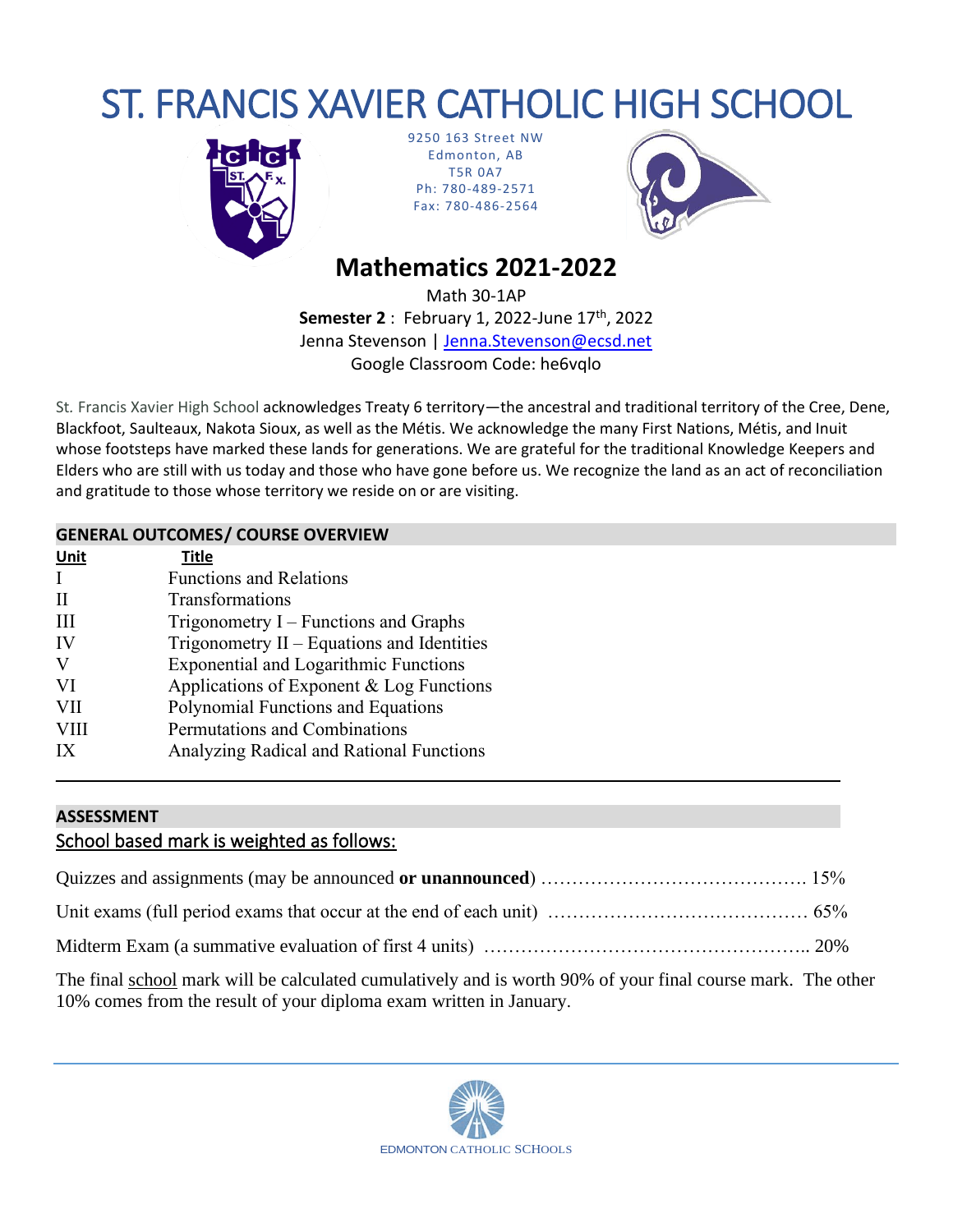### **In-Class Unit Exam Structure: 80 minutes with optional additional 15-minutes extra time**

- 15 machine scored questions: Multiple choice and Numerical Response [2 marks each] ' (Approximately 65% of Exam)
- 3-4 written response (Approximately 35% of Exam)

#### **Diploma Exam Structure: 3 hours with an optional additional 3 hours.**

- 24 multiple choice and 8 numerical response 75% of the Exam
- 3 written response 25% of the Exam

## **DIPLOMA EXAM: January 20th 2022, 9:00 am**

### **Diploma Structure (Machine Scored) will follow the Guidelines Below**

| <b>Diploma Exam Content</b>                                  | <b>Percentage Emphasis</b> |
|--------------------------------------------------------------|----------------------------|
| Relations and Functions - Units 1 to 5, and Unit 7           | 53%-58%                    |
| Trigonometry – Units 8 and 9                                 | 27%-33%                    |
| Permutations, Combinations and the Binomial Theorem - Unit 6 | 14%-18%                    |

| <b>Cognitive Level</b> | <b>Emphasis</b> |
|------------------------|-----------------|
| Procedural             | 30%             |
| Conceptual             | 34%             |
| Problem Solving        | 36%             |

#### **IMPORTANT:**

**A wide range of assessment information is used in the development of a student's final grade. At St. Francis Xavier High School, individualized assessments provide specific information regarding student progress and overall performance in class. Student assessment may vary from student to student to adapt for differences in student needs, learning styles, preferences, and paces. It should also be noted that not all assignments are used to determine the final grade, and that scale factors may have been used to determine the weight of individual assignments.**

#### **MISSED ASSESSMENT POLICY**

#### **Missed Exam Policy:**

Missed assessments will be assigned a mark of **zero** and will be completed as soon as possible pending the student's return. Marks for the missed assessment will only be awarded when a parent/guardian/doctor supplies a note with contact information and a valid reason for the absence. (Please see student handbook for the list of valid reasons: [http://stfrancisxavier.ecsd.net/handbook.php\)](http://stfrancisxavier.ecsd.net/handbook.php). Please notify the teacher **prior** to extended absences if possible.